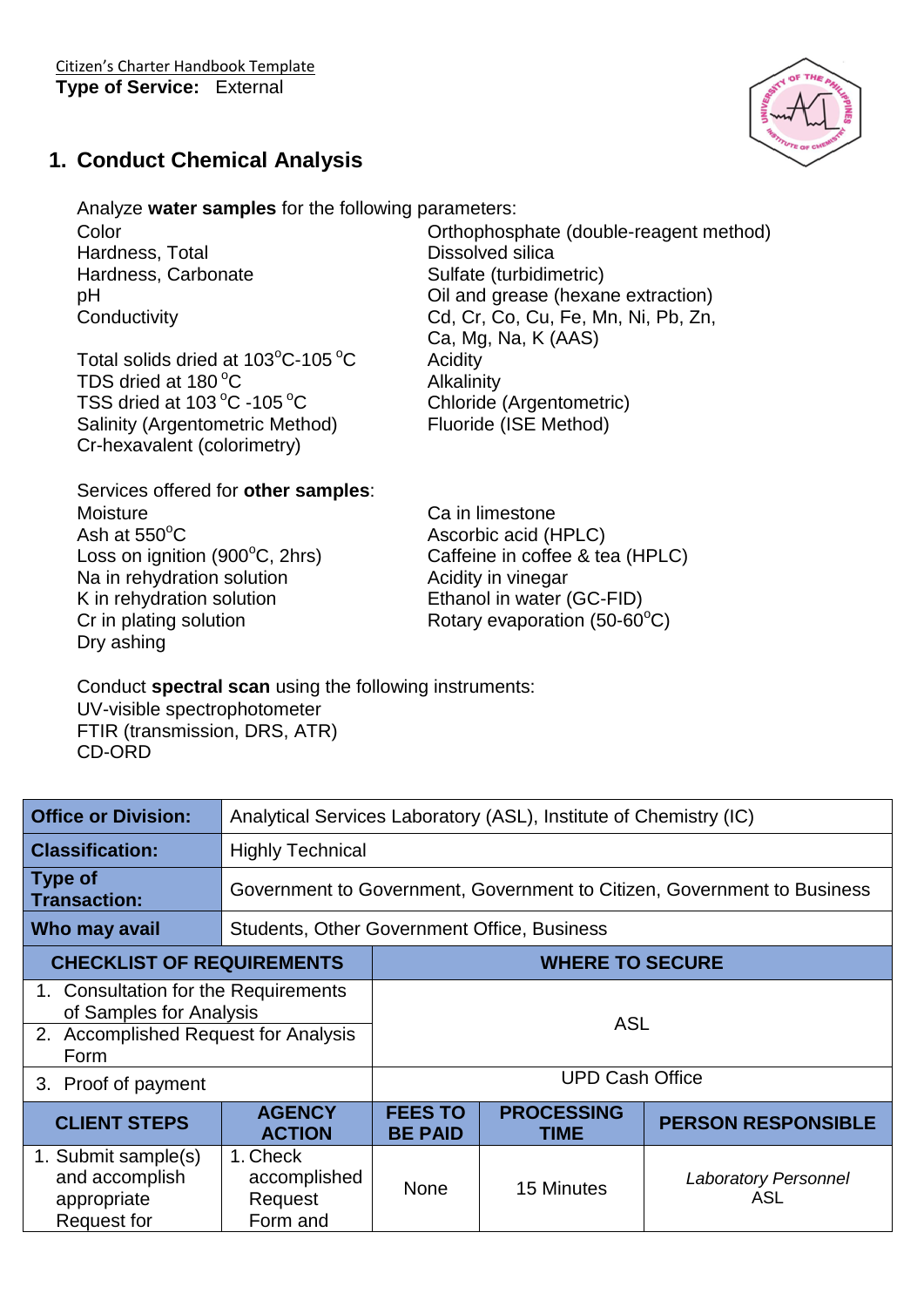Citizen's Charter Handbook Template

| Analysis Form                                                              | sample(s)<br>1.1. prepare<br>charge slip<br>$1.2.$ label<br>the samples<br>1.3. endorse<br>sample(s) to<br>designated<br>Laboratory<br>Personnel                     |                              |                                                             |                                           |
|----------------------------------------------------------------------------|----------------------------------------------------------------------------------------------------------------------------------------------------------------------|------------------------------|-------------------------------------------------------------|-------------------------------------------|
| 2. Pay appropriate<br>service fee                                          | 2. Receive<br>payment and<br>issue Official<br>Receipt (OR)                                                                                                          | Refer to<br>Table of<br>Fees | 15 Minutes                                                  | <b>UPD Cash Office</b>                    |
|                                                                            | 2.1. Perform<br>requested<br>chemical<br>analysis                                                                                                                    | None                         | Refer to Table of<br>Turn-over of<br>Results of<br>Analysis | <b>Laboratory Personnel</b><br><b>ASL</b> |
| 3. Claim Certificate<br>of Analysis (CoA)<br>for the requested<br>analysis | 3. Release CoA<br>for the<br>requested<br>analysis<br>3.1. make a<br>duplicate<br>copy for filing.<br>3.2. make the<br>client sign in<br>the claimed<br>CoA logbook. | None                         | 10 Minutes                                                  | <b>Laboratory Personnel</b><br><b>ASL</b> |
| 4. Accomplish<br><b>Customer Survey</b><br>Form                            | 4. Receive<br>accomplished<br>Customer<br>Survey                                                                                                                     | None                         | 5 Minutes                                                   | <b>Laboratory Personnel</b><br><b>ASL</b> |
|                                                                            | <b>TOTAL:</b>                                                                                                                                                        |                              |                                                             |                                           |

| <b>TABLE OF FEES</b>                          |                                                                      |                          |                                           |  |
|-----------------------------------------------|----------------------------------------------------------------------|--------------------------|-------------------------------------------|--|
|                                               | Fees per Sample (PHP)                                                |                          |                                           |  |
| <b>Parameter</b>                              | Non-UP students<br>and researchers/<br>other<br>government<br>agency | Small private<br>company | Big private<br>company/<br>multinationals |  |
| Color                                         | 582                                                                  | 874                      | 1048                                      |  |
| Hardness, Total                               | 465                                                                  | 697                      | 836                                       |  |
| Hardness, Carbonate                           | 465                                                                  | 697                      | 836                                       |  |
| pH                                            | 264                                                                  | 396                      | 474                                       |  |
| Conductivity                                  | 264                                                                  | 396                      | 474                                       |  |
| Total solids dried at 103°C-105 °C            | 509                                                                  | 662                      | 794                                       |  |
| TDS dried at 180 °C                           | 547                                                                  | 711                      | 853                                       |  |
| TSS dried at 103 $\degree$ C -105 $\degree$ C | 488                                                                  | 634                      | 761                                       |  |
| Salinity (Argentometric Method)               | 681                                                                  | 1021                     | 1226                                      |  |
| Cr-hexavalent (colorimetry)                   | 659                                                                  | 989                      | 1186                                      |  |
| Orthophosphate (double-reagent                | 399                                                                  | 599                      | 720                                       |  |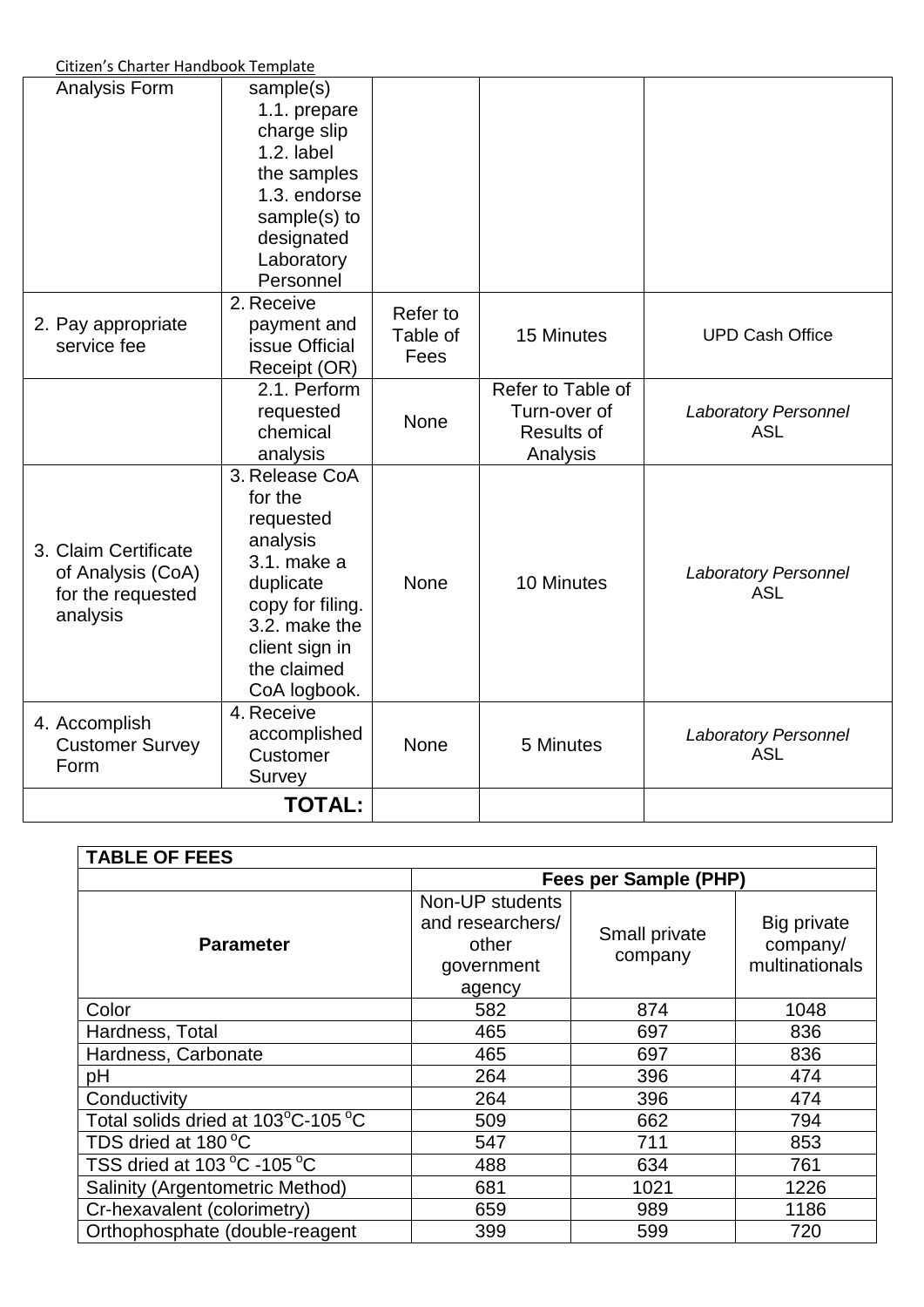Citizen's Charter Handbook Template

| method)                                                                      |      |      |      |
|------------------------------------------------------------------------------|------|------|------|
| <b>Dissolved silica</b>                                                      | 923  | 1385 | 1663 |
| Sulfate (turbidimetric)                                                      | 571  | 857  | 1027 |
| Oil and grease (hexane extraction)                                           | 633  | 949  | 1139 |
| <b>AAS</b>                                                                   |      |      |      |
| Dry ashing                                                                   | 764  | 1025 | 1229 |
| Acid digestion (solid)                                                       | 659  | 891  | 1068 |
| Acid digestion (liquid)                                                      | 764  | 1025 | 1229 |
| Cd                                                                           | 355  | 490  | 588  |
| Cr                                                                           | 355  | 490  | 588  |
| Co                                                                           | 355  | 490  | 588  |
| Cu                                                                           | 355  | 490  | 588  |
| Fe                                                                           | 355  | 490  | 588  |
| Mn                                                                           | 355  | 490  | 588  |
| Ni                                                                           | 355  | 490  | 588  |
| Pb                                                                           | 355  | 490  | 588  |
| Zn                                                                           | 355  | 490  | 588  |
| Ca                                                                           | 397  | 553  | 663  |
| Mg                                                                           | 397  | 553  | 663  |
| Na only or K only                                                            | 514  | 730  | 875  |
| Na and K                                                                     | 514  | 730  | 875  |
| Acidity                                                                      | 433  | 650  | 780  |
| Alkalinity                                                                   | 446  | 669  | 802  |
| Chloride (Argentometric)                                                     | 681  | 1021 | 1226 |
| Fluoride (ISE Method)                                                        | 547  | 822  | 985  |
| Moisture                                                                     |      |      |      |
| by vacuum                                                                    | 402  | 603  | 722  |
| using convection oven                                                        | 316  | 474  | 569  |
| Ash at 550°C                                                                 | 763  | 1024 | 1230 |
| Loss on ignition (900°C, 2hrs)                                               | 915  | 1371 | 1646 |
| Na in rehydration solution                                                   | 514  | 730  | 875  |
| K in rehydration solution                                                    | 514  | 730  | 875  |
| Cr in plating solution                                                       | 906  | 1359 | 1631 |
| Ca in limestone                                                              | 906  | 1359 | 1631 |
| Ascorbic acid (HPLC)                                                         | 3790 | 4210 | 4841 |
| Caffeine in coffee & tea (HPLC)                                              | 3790 | 4210 | 4841 |
| Acidity in vinegar                                                           | 528  | 790  | 949  |
| Ethanol in water (GC-FID)                                                    | 3025 | 3872 | 4477 |
| Rotary evaporation (50-60°C) per 250                                         |      |      |      |
| mL sample                                                                    | 185  | 185  | 185  |
| Spectral scan:                                                               |      |      |      |
| UV-visible spectrophotometer                                                 | 345  | 517  | 621  |
| <b>FTIR</b>                                                                  |      |      |      |
| <b>Transmission or DRS</b>                                                   | 696  | 966  | 1266 |
| <b>ATR</b>                                                                   | 1222 | 1386 | 1662 |
| <b>CD-ORD</b>                                                                | 713  | 1067 | 1280 |
| Full payment required before analysis is started. Payment in check should be |      |      |      |

addressed to **Institute of Chemistry Trust Acct. No. 9774121-499-450**.

 Prices are subject to change due to price changes of consumable reagents (e.g. CRM) and others.